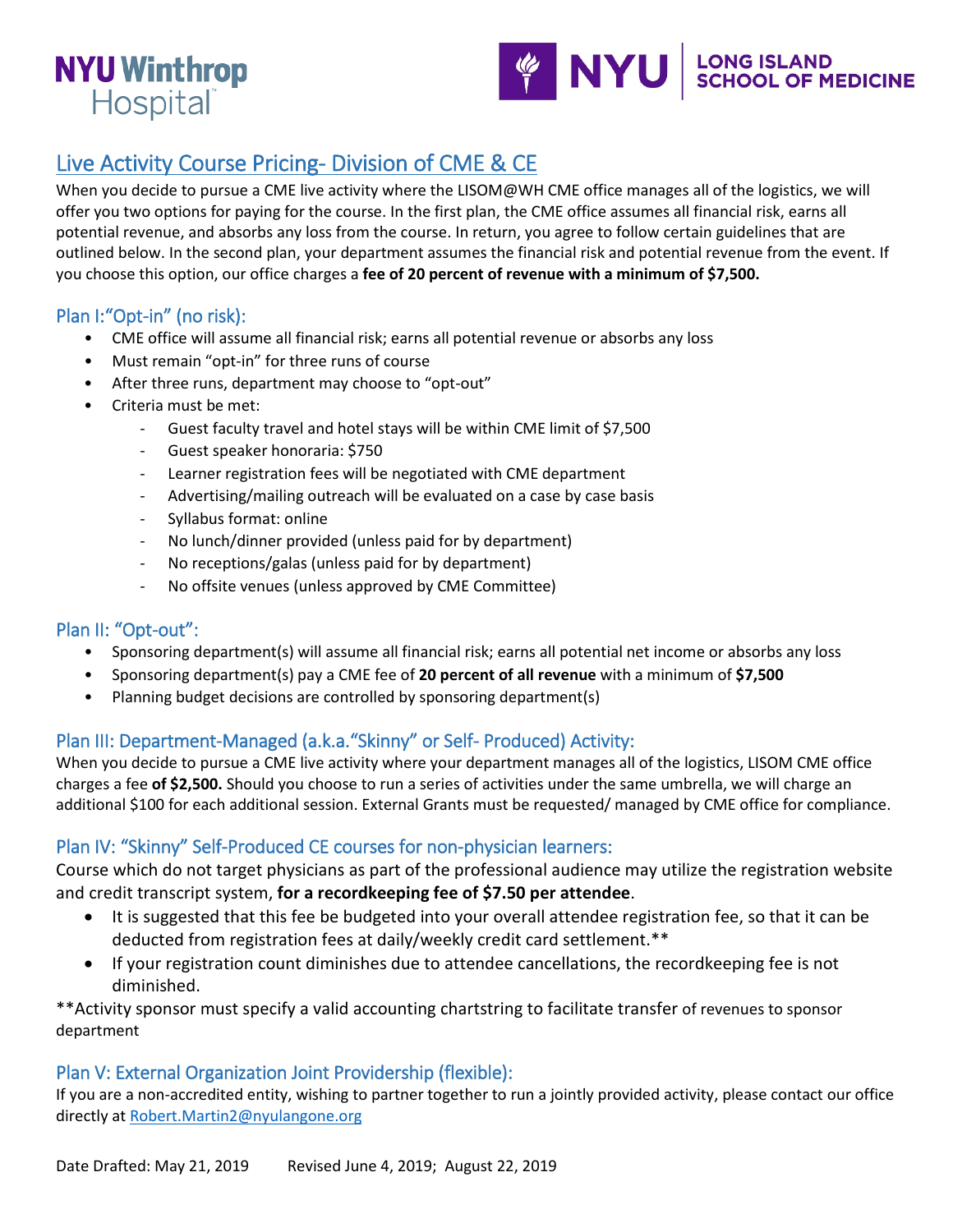



# CME/CE/CPD Services Agreement (CSA)

| This service agreement for CME accreditation, production and related services is made between |  |  |  |
|-----------------------------------------------------------------------------------------------|--|--|--|
| the Clinical Department or Division Sponsoring the CME Activity, as named below and the NYU   |  |  |  |
| Winthrop Hospital Office of CME/CE/CPD, executed this day of                                  |  |  |  |
| (Sponsoring)                                                                                  |  |  |  |
|                                                                                               |  |  |  |
| (Name of Course Director)                                                                     |  |  |  |
|                                                                                               |  |  |  |

whose start date (live occurrence or on-demand availability date) is  $\frac{1}{\sqrt{1-\frac{1}{n}}$ .

\_\_\_\_\_\_\_\_\_\_\_\_\_\_\_\_\_\_\_\_\_\_\_\_\_\_\_\_\_\_\_\_\_\_\_\_\_\_\_\_\_\_\_\_\_\_\_\_\_\_\_\_\_\_\_\_\_\_\_\_\_\_\_\_\_\_\_\_\_\_\_\_\_\_,

### Section I: Activity Director Responsibilities and Deliverables

#### \_\_\_\_\_(initial to agree**) The above named Activity Director hereby agrees to:**

- 1. Lead Planning Team meetings to develop the curriculum for this activity.
- 2. \_\_\_\_\_ Assure that all planning team members and speaker/faculty completed timely Disclosures.
- 3.\_\_\_\_\_ Resolve Conflicts of Interests that arise from Planners relationships with ACCMEdefined Commercial interests (makers or sellers of products used to diagnose or treat patients).
- 4. Resolve Conflicts of Interests that arise from Faculty and Speaker relationships with ACCME-defined Commercial interests (makers or sellers of products used to diagnose or treat patients).
- 5.\_\_\_\_\_ Within one week of signing this agreement, Activity Director shall feliver to CME Office all "Activity Director Deliverables" listed below:
	- a. **Needs Assessment** for the course, to include population health data and evidence citations, analysis of practice and performance gaps, and measurable learning objectives to be achieved in the activity.
	- b. **Preliminary appointment of all faculty and speakers** for the course (by verbal, informal invitation).
	- c. **Contact information for all invited speakers**, after pre-inviting them.
	- d. **Draft Timed Agenda for the Activity,** including basic session topics and faculty assignments.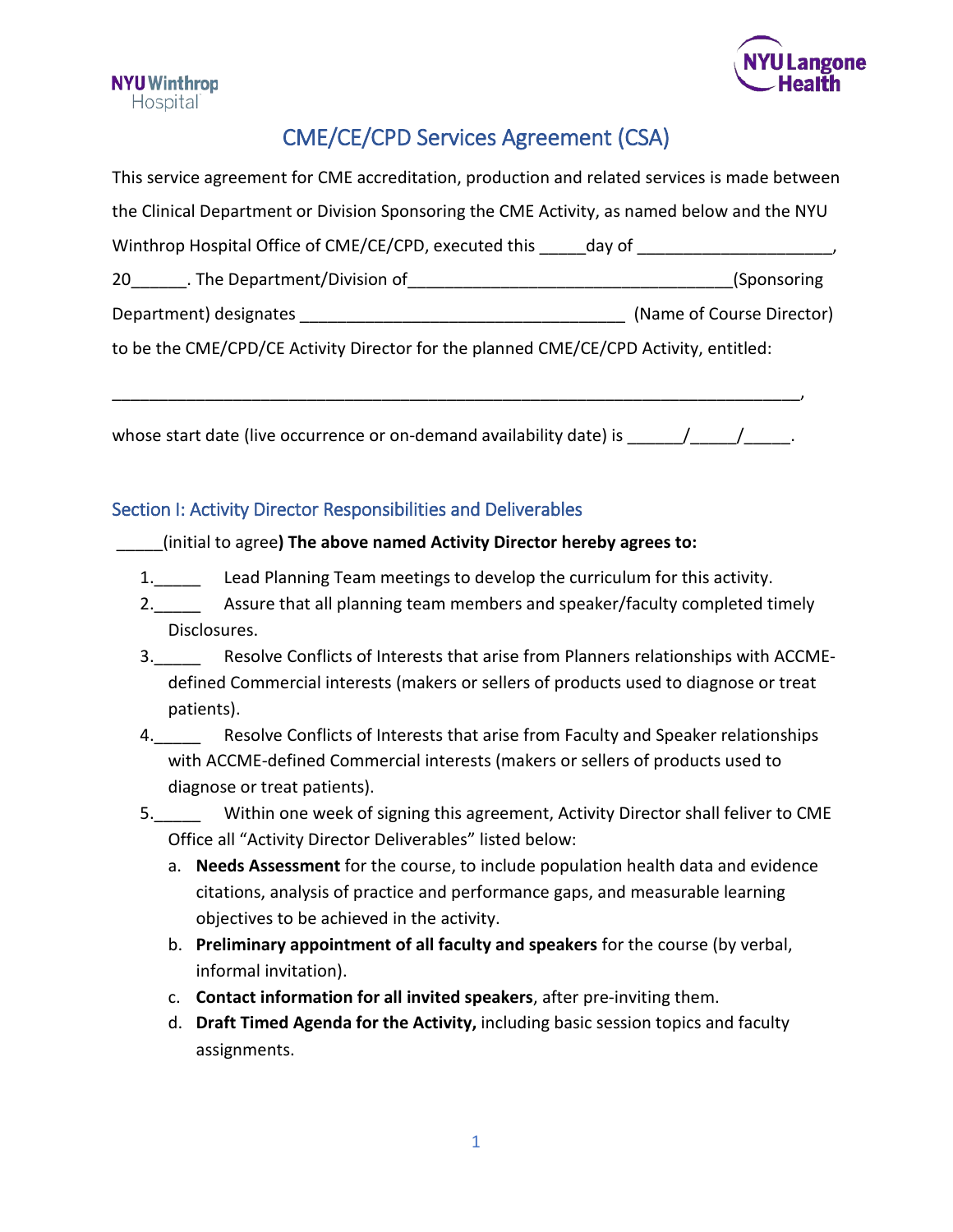

# **NYU Winthrop**

Hospital

# Section II: Sponsoring Department Responsibilities (Choose ONE)

The Sponsoring Department agrees to pay the CME Office Fees for Activity Accreditation as follows, according to its choice of ONE financial model below:

- \_\_\_1. **Business Model 1: "Sponsoring Department opts out of Financial Profit/Loss".** Uses a scaled down, restricted project budget model *(as described in Schedule A, section 1),* wherein activity planning and production is managed by CME Office, with CME office retaining financial risk, financial result, and financial decision making, including registration fees and allowable expenses.
- \_\_\_2. **Business Model 2**: **"Sponsoring Department opts into Financial Profit/Loss"**. Uses an unrestricted project budget (wherein activity planning and production will be managed by CME Office, with Sponsoring Department retaining financial risk, financial result, and financial decision making on registration fees and expenditures, but with CME Office receiving minimum fees and/or gross revenue sharing (*as described in Schedule A, section 2).*
- \_\_\_3. **Business Model 3: "Sponsoring Department Manages Activity and Financial Profit/Loss".** Activity planning and production will be managed entirely by Sponsoring Department, with CME office managing only accreditation and CME compliance of the activity for a flat accreditation *(as described in Schedule A, section 3).*
- \_\_\_4. **Business Model 4: "Sponsoring Department Manages Activity Planning and Financial Profit/Loss of non-physician education".** Activity planning and production is managed entirely by Sponsoring Department, and CME office manages only nonphysician accreditation compliance and recordkeeping of the credits awarded for the activity, for a flat fee *(as described in Schedule A, section 4).* **Activities that educate any physician, or award CME or MOC credit to any physician are ineligible to use Model 4***.*

# Section III: Party(ies) Responsible for Financial Control

- **A) Approval of Expenditures** (as executed within PeopleSoft)
- Under Models 1 and 2 above, CME Director retains final approval of all expenditures and reimbursements. Under Models 3-and 4 above, the Activity Director or her/his designated administrator within the sponsoring department retains approval of expenses.
- Party Responsible for A) is hereby designated as (check one): **CME Director | | Sponsoring Dept.**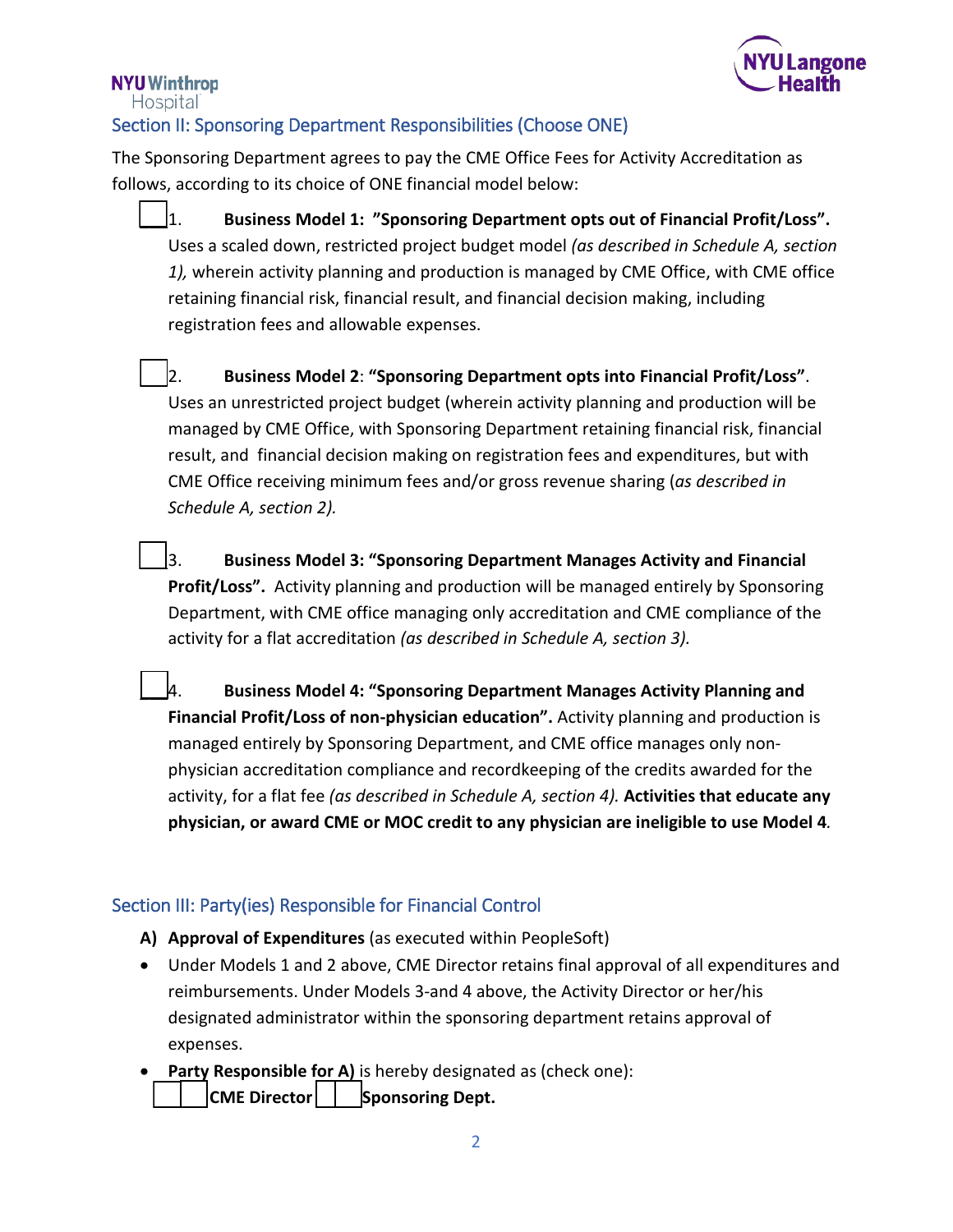

#### **NYU Winthrop Hospital**

## **B) Registration fee decision-making, discounting, and waiving:**

- Under Model 1 above, CME Director retains final approval of all expenditures and reimbursements. Under Models 3-and 4 above, the Activity Director retains approval of these. Under Model 2, a consultative agreement on revenue-setting shall be reached consistent with the revenue-sharing agreement described under Model 3.
- **Party Responsible for B)** is hereby designated as (check one)**:** CME Director | | **Sponsoring Dept.**

## **C) Grant-writing and Fundraising:**

- Under each of the Business Model options listed above, the Sponsoring Department agrees that the CME Office as an ACCME-Accredited provider, will act as paymaster/ payee of all cash and in-kind grants made by an ACCME-defined commercial interest in support of the above CME course or activity. Sponsoring department will be required to provide substantial clinical input into the scope/goals/outcomes of the grant campaign, but is barred by the Sunshine Act compliance from being a named recipient of granted transfers of value.
- **Party Responsible for C)** is hereby designated as (check one)**: \_XX\_\_\_ CME Office Staff (may not be delegated, only waived)**

# **D) Exhibit Sales pricing decisions and selling responsibility**

- Exhibit sales to any entity shall be the responsibility of either party according to the model chosen above: under Models 1 and 2 above, CME office shall conduct and execute all exhibit sales. Under Model 3 and 4 above, Sponsoring Department retain responsibility for conducting and executing all exhibit sales.
- **Party Responsible for D)** is hereby designated as (check one)**:** CME Director | **b** sponsoring Dept.

# Section IV: Mechanism for Financial Transfer between the parties

Transfers of revenues, service fees, residual income and deficits resulting from the Project scope (including interdepartmental transfer of Accreditation Fees to the CME office, assignment of resulting revenue to the Sponsoring Department at project conclusion) shall be settled by means of an internal journal entry executed by NYULangone Finance, as per the above agreement. To facilitate journal entry transfer, the Sponsoring Department must provide (at the time of signing this agreement) a validated Chartstring and Administrative Approver.